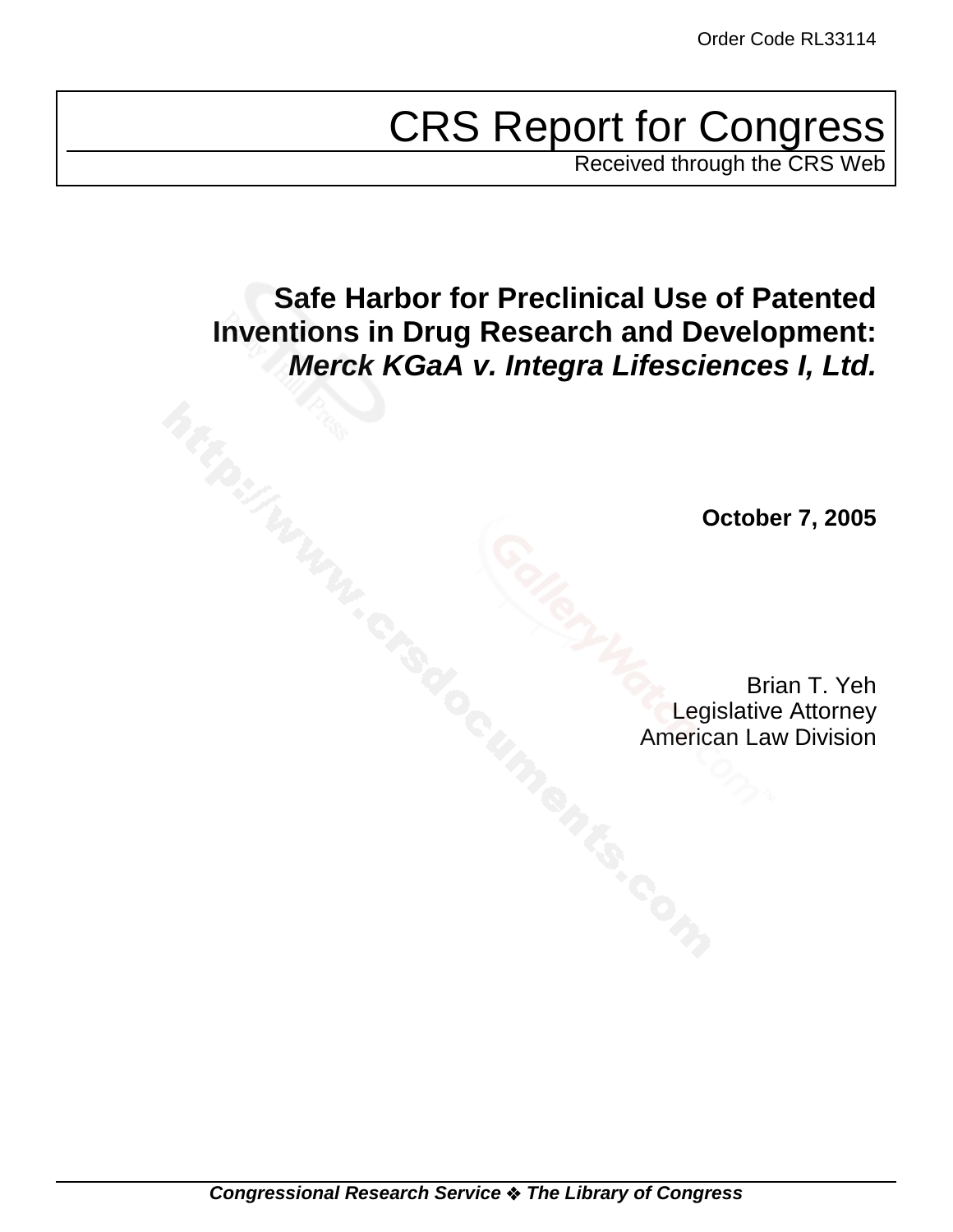## Safe Harbor for Preclinical Use of Patented Inventions in Drug Research and Development: *Merck KGaA v. Integra Lifesciences I, Ltd.*

#### **Summary**

In *Merck KGaA v. Integra Lifesciences I, Ltd*., \_\_ U.S. \_\_, 125 S. Ct. 2372 (2005), the United States Supreme Court unanimously held that the preclinical use of patented inventions in drug research is exempted from patent infringement claims by the "safe harbor" provision of the Patent Act, 35 U.S.C.  $\S 271(e)(1)$ . (Merck KGaA is a German company unaffiliated with the U.S.-based pharmaceutical company Merck & Co.) This decision potentially may help expedite the development of new medical treatments and lower the cost of some drugs for consumers.

In 2003, the U.S. Court of Appeals for the Federal Circuit had narrowly construed the safe harbor provision as protecting only clinical research activities that produce information for submission to the Food and Drug Administration (FDA) in the regulatory process. In vacating that decision, the U.S. Supreme Court ruled that the exemption applies to *all* uses of patented inventions that are "reasonably related" to the process of developing any information for FDA submission. The Court explained that, under certain conditions, the safe harbor provision is even "sufficiently broad" to protect the use of patented compounds in experiments that are not ultimately submitted to the FDA or drug experiments that are not ultimately the subject of an FDA submission. Finally, the scope of the exemption is not limited only to preclinical studies pertaining to a drug's safety in humans, but also includes preclinical data regarding a drug's efficacy, mechanism of action, pharmacokinetics, and pharmacology.

However, the Court cautioned that the exemption does not reach all experimental activity that at some point, however attenuated, may lead to an FDA approval process. For example, the safe harbor provision does not embrace basic scientific research performed on a patented compound without the intent to develop a particular drug or without a reasonable belief that the compound will cause a particular physiological effect that the researcher desires. In addition, because the matter was not at issue in the case, the Court expressly declined to decide whether or to what extent the exemption applies to patented "research tools" that are often used to facilitate general research in developing compounds for FDA submissions.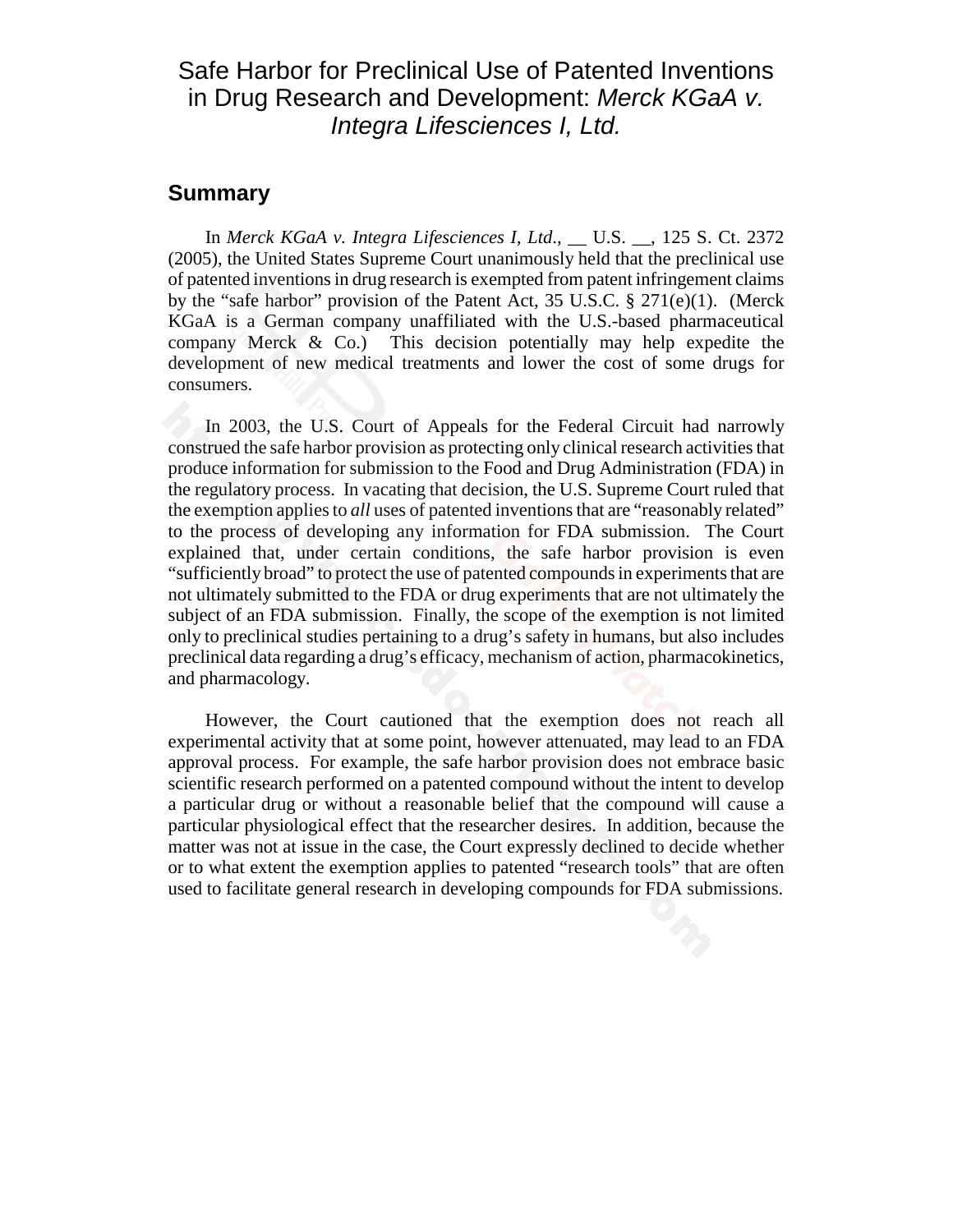## **Contents**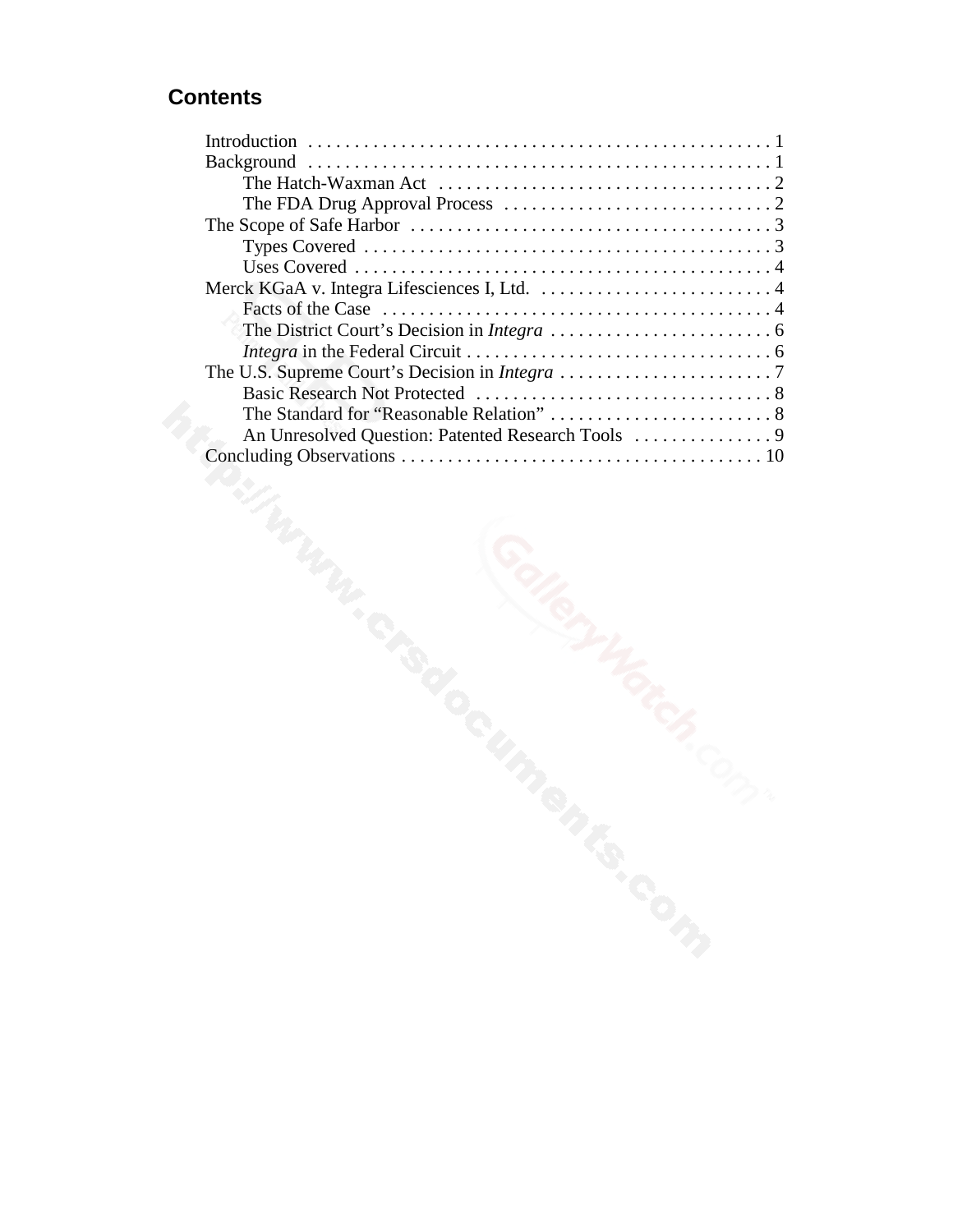# Safe Harbor for Preclinical Use of Patented Inventions in Drug Research and Development: *Merck KGaA v. Integra Lifesciences I, Ltd.*

#### **Introduction**

In *Merck KGaA v. Integra Lifesciences I, Ltd*., \_\_ U.S. \_\_, 125 S. Ct. 2372 (2005)*,* the United States Supreme Court decided, without dissent, that the patent law's safe harbor provision exempts from infringement the preclinical use of patented inventions in drug research. Without this legal immunity, pharmaceutical companies face patent infringement liability when they conduct preclinical experiments using rival companies' patented compounds. The U.S. Court of Appeals for the Federal Circuit had earlier found that the statutory exemption applied only to clinical research activity that contributes "relatively directly" to information the Food and Drug Administration (FDA) considers in approving a drug.<sup>1</sup> This narrow interpretation of the safe harbor provision had raised concerns that the patent law could significantly restrict the development and introduction of new medical treatments and generic drugs.

Vacating the appellate court's decision, the U.S. Supreme Court unanimously ruled that the exemption protects all uses of patented inventions that are "reasonably related" to the process of developing any information for FDA submission, which includes preclinical studies. The Court's expansive construction of the safe harbor provision "leaves adequate space for experimentation and failure on the road to regulatory approval"<sup>2</sup> and "provides a wide berth for the use of patented drugs in activities related to the federal regulatory process."3

#### **Background**

It is normally a violation of the Patent Act to use any patented invention without prior authorization of the patent owner.<sup>4</sup> However, a statutory exception to this general rule provides: "It shall not be an act of infringement to make, use, offer to sell, or sell within the United States or import into the United States a patented

<sup>&</sup>lt;sup>1</sup> Integra Lifesciences I, Ltd. v. Merck KGaA, 331 F.3d 860, 867 (Fed. Cir. 2003) (citation omitted).

<sup>&</sup>lt;sup>2</sup> Merck KGaA v. Integra Lifesciences I, Ltd., \_\_ U.S. \_\_, 125 S. Ct. 2372, 2383 (2005).

<sup>3</sup> *Id.* at 2380.

<sup>4</sup> 35 U.S.C. § 271(a).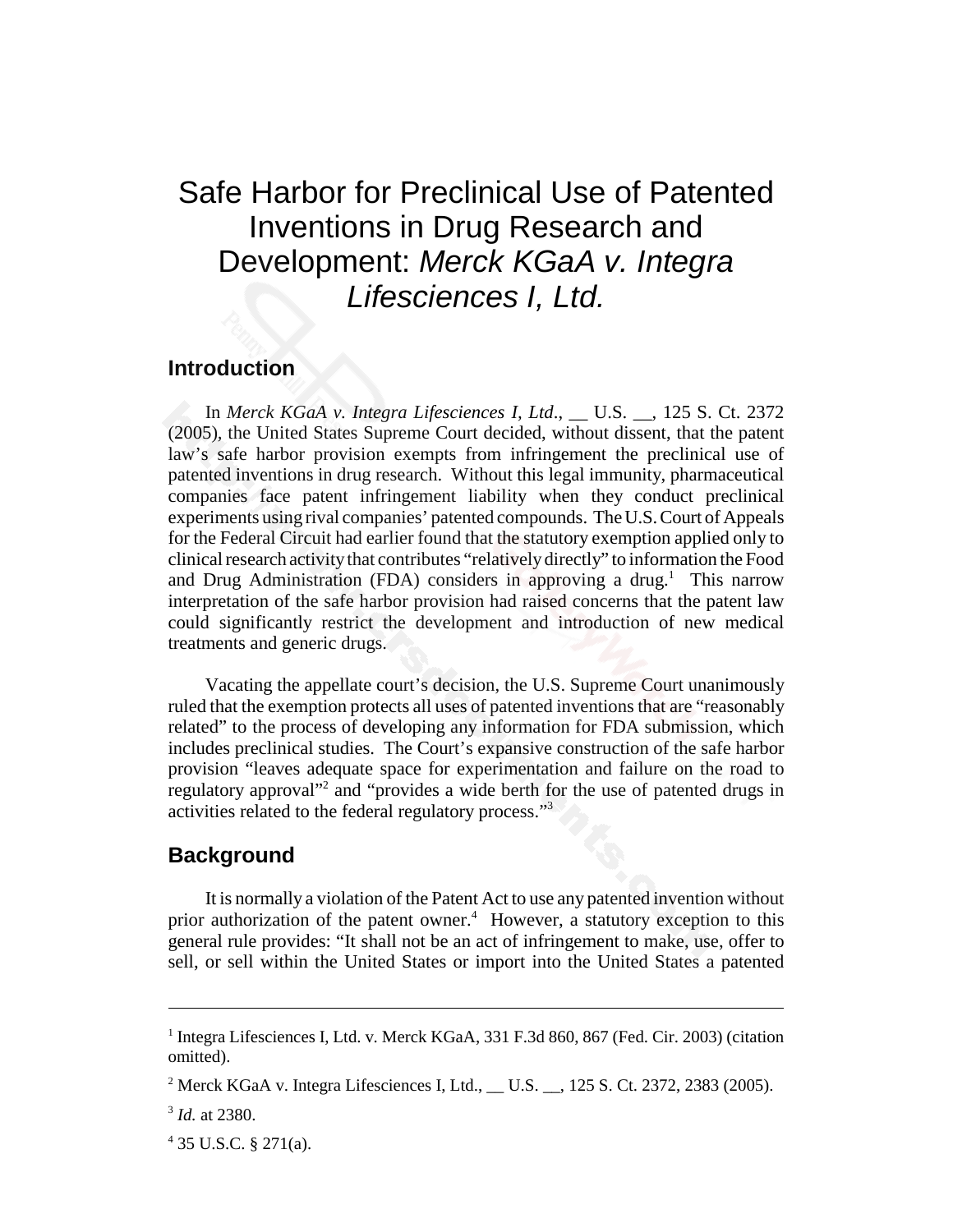invention ... solely for uses reasonably related to the development and submission of information" to the United States Food and Drug Administration (FDA).<sup>5</sup> Thus, a party that uses a patented invention without the patent owner's permission is committing an infringing act, but if the use comes within the scope of the statutory exception, the party will not be held liable for violating the patent owner's rights.

**The Hatch-Waxman Act.** The statutory exception was created by the Drug Price Competition and Patent Term Restoration Act of 1984,<sup>6</sup> commonly known as the Hatch-Waxman Act. This legislation modified the Patent Act by creating a new section, 35 U.S.C. § 271(e), that provides "safe harbor" from infringement for pharmaceutical companies using patented inventions in their drug research and development operations.

The Hatch-Waxman Act is widely credited with encouraging and expediting the creation and availability of generic versions of approved patented drugs. Prior to its enactment, pharmaceutical companies had to wait until all relevant patents expired before undertaking the clinical research necessary to obtain FDA approval of generic equivalents.7 Thus, an established drug's patent term was *de facto* extended beyond its expiration date by the length of the FDA regulatory process for approving the generic equivalent, which took more than two years.<sup>8</sup> The Hatch-Waxman Act allows generic drug manufacturers to conduct safety and effectiveness tests during the time the brand name drug's patent is still in force, often resulting in immediate introduction of a generic drug into the market upon the pioneer drug's patent expiration.<sup>9</sup>

**The FDA Drug Approval Process.** The Federal Food, Drug, and Cosmetics Act (FDCA) regulates the manufacture, use, or sale of drugs.<sup>10</sup> Under the FDCA, the FDA must determine that a drug is safe and effective before it can be marketed to consumers. The FDCA establishes a two-stage approval process for new drugs: an

 $5\,35$  U.S.C. § 271(e)(1).

<sup>6</sup> P.L. 98-417, 98 Stat. 1585 (1984), codified in 15 U.S.C. §§ 8b-68c, 70b; 21 U.S.C. §§ 301, 355, 360cc; 28 U.S.C. § 2201; and 35 U.S.C. §§ 156, 271, 282.

<sup>&</sup>lt;sup>7</sup> The statutory exemption is also called the "Bolar Amendment " or "FDA exemption," since it effectively overturns the decision of the U.S. Court of Appeals for the Federal Circuit in Roche Products, Inc. v. Bolar Pharmaceutical Co., Inc., 733 F.2d 858 (Fed. Cir. 1984), which had found Bolar, a manufacturer of generic drugs, liable for infringing Roche's patented drug during the last six months of the term of the patent in its testing and investigation activities related to FDA drug approval requirements.

<sup>8</sup> *Roche,* 733 F.2d at 860.

<sup>9</sup> For more information regarding the Hatch-Waxman Act, *see* CRS Report RL30756, *Patent Law and Its Application to the Pharmaceutical Industry: An Examination of the Drug Price Competition and Patent Term Restoration Act of 1984 ("The Hatch-Waxman Act"),* by Wendy H. Schacht and John R. Thomas; and CRS Report RL32377, *The Hatch-Waxman Act: Legislative Changes Affecting Pharmaceutical Patents*, by Wendy H. Schacht and John R. Thomas.

<sup>10</sup> P.L. 75-717 (1938), codified in 21 U.S.C. §§ 301 et seq.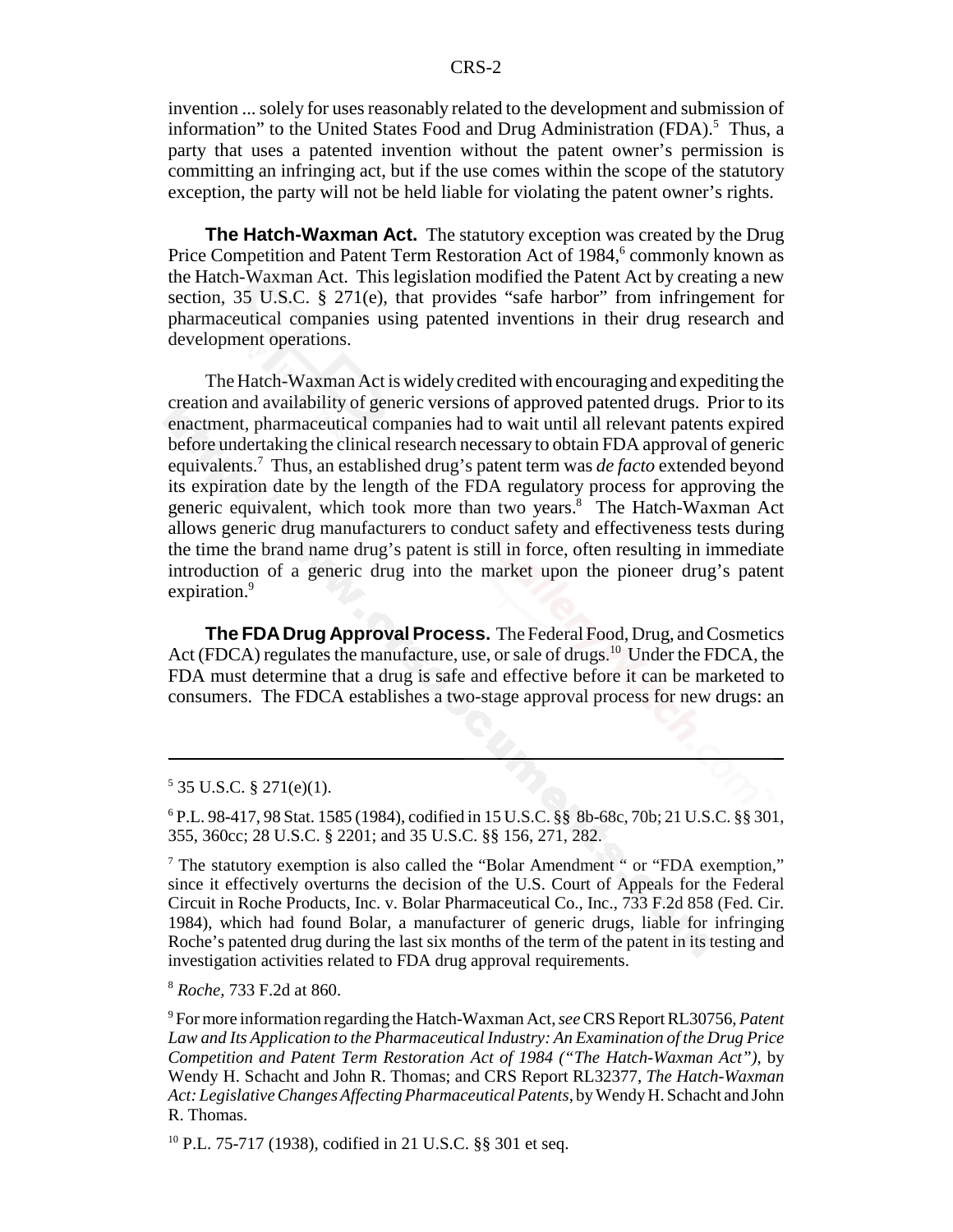"Investigational New Drug" (IND) application and a "New Drug Application"  $(NDA).$ <sup> $11$ </sup>

The drug manufacturer must file an IND with the FDA after the company has identified, through preclinical testing on animals and in test tubes, chemical compounds that appear to have beneficial therapeutic effects. The IND is a request for authorization to conduct clinical (human) testing, and it must contain information and data from the preclinical studies that justify the proposed clinical trial.<sup>12</sup>

Once the FDA approves the IND, the drugmaker can commence clinical studies. If these studies demonstrate that a new drug is reasonably safe and effective for use, the drugmaker is required to submit a  $NDA$ <sup>13</sup>. The NDA must include data from preclinical and clinical studies. After extensive review of the NDA, the FDA issues final approval or denial of the application for manufacturing and selling the new drug to the public. $^{14}$ 

#### **The Scope of Safe Harbor**

The Patent Act's safe harbor provision has often been compared to the "fair use" defense in copyright law, since it immunizes from liability otherwise infringing acts in order to advance compelling public policy interests. The legislative history of the Hatch-Waxman Act provides the basis for this analogy: "Just as we have recognized the doctrine of fair use in copyright, it is appropriate to create a similar mechanism in the patent law. That is all this bill does."15 Despite this deceptively simple language of purpose, the safe harbor provision has been the subject of confusion and litigation for many years following its enactment. For over two decades, federal courts struggled to define the breadth and contours of the exemption, particularly concerning the types and uses of patented invention covered by the safe harbor.

**Types Covered.** As for the types of covered patented invention, the United States Supreme Court in *Eli Lilly & Co. v. Medtronic, Inc.* expansively interpreted § 271(e)(1) to include not only drug and veterinary products, but also medical devices

 $11$  21 U.S.C. § 355(i). Generic drug companies may file an abbreviated new drug application (ANDA) with the FDA. 21 U.S.C. § 355(j). An ANDA must reveal that the generic product has the same active ingredients as, and is bioequivalent to, a prior approved brand name drug. Also, in its ANDA, the generic drug manufacturer may rely upon the safety and efficacy data of the original drug manufacturer.

 $12$  21 U.S.C. § 355(i)(1)(A).

 $13$  21 U.S.C. § 355(b)(1).

<sup>&</sup>lt;sup>14</sup> For more information concerning the FDA drug approval process, *see* CRS Report RL32797, *Drug Safety and Effectiveness: Issues and Action Options After FDA Approval,* by Susan Thaul, and CRS Report RL30989, *The U.S. Drug Approval Process: A Primer*, by Blanchard Randall IV.

<sup>15</sup> H.Rept. 98-857 (II) at 30, 98th Cong., 2d Sess. (1984), *reprinted in* 1984 U.S.C.C.A.N. 2686, 2714.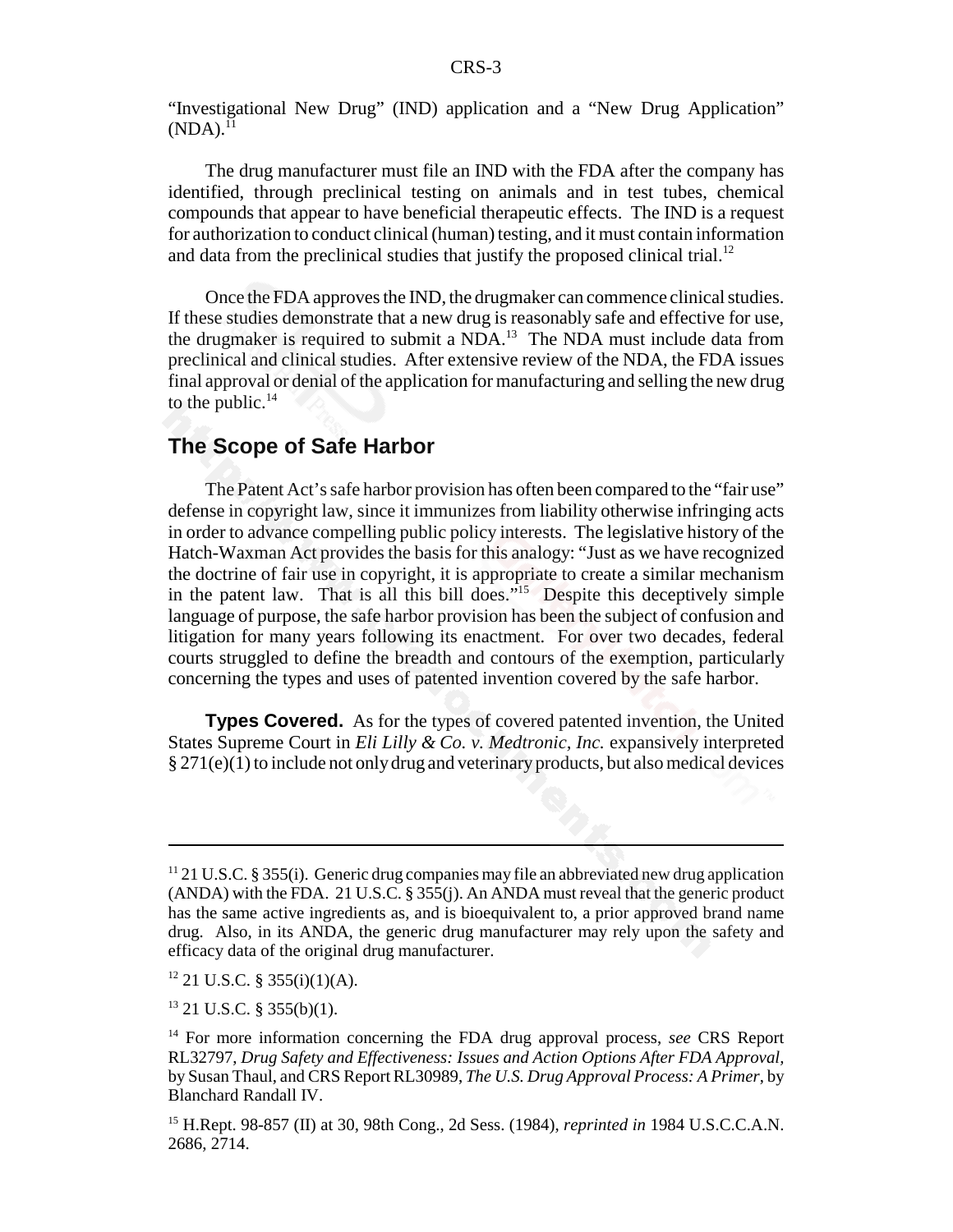that are subject to pre-market approval by the FDA.16 The *Eli Lilly* Court determined that "[t]he phrase 'patented invention' in  $\S$  271(e)(1) is defined to include all inventions, not drug-related inventions alone."17 The Court opined that if Congress had wanted the safe harbor to cover only generic drugs, "there were available such infinitely more clear and simply ways of expressing that intent.<sup>"18</sup> As written,  $\S$ 271(e)(1) applies to the "entire statutory scheme of regulation,"19 including "medical devices, food additives, color additives, new drugs, antibiotic drugs, and human biological products."<sup>20</sup>

**Uses Covered.** Concerning the protected uses of a patented invention, a long disputed issue was what kind of research in the drug development process qualified for the exemption: basic research, preclinical research, or clinical studies. These three stages of drug development are described as follows: basic research involves the testing of thousands of compounds to discover any biological activity relevant to understanding the cause of a disease; the preclinical stage involves more focused research on a smaller group of chemical compounds in the hopes of finding the best candidate for clinical development; and clinical studies are the testing of the drug on human subjects in preparation for FDA approval.<sup>21</sup> Following its interpretive lead in *Eli Lilly,* the Supreme Court in *Merck KGaA v. Integra Lifesciences I, Ltd*. *("Integra")* ruled that  $\S 271(e)(1)$  immunizes from infringement both preclinical and clinical use of patented inventions in the drug research and development process.

#### *Merck KGaA v. Integra Lifesciences I, Ltd.*

**Facts of the Case.** Integra Lifesciences I, Ltd. ("Integra") is a pharmaceutical company that owns five patents related to a sequence of three amino acids, arginine, glycine, and aspartic acid (the "RGD peptide"), which promotes cell adhesion by attaching to receptors on cell surface proteins called integrins.<sup>22</sup> Scientists working for Telios Pharmaceuticals, Inc. discovered that the RGD peptide had potential use in promoting wound healing and biocompatibility of prosthetic devices, prompting Telios to obtain patents for the RGD peptide compositions and methods. However, after failing to develop a viable commercial product, Telios sold the patents to Integra. $^{23}$ 

 $16$  496 U.S. 661 (1990).

 $17$  *Id.* at 665.

<sup>18</sup> *Id.* at 667.

<sup>19</sup> *Id.* at 666.

<sup>20</sup> *Id.* at 674.

<sup>21</sup> James N. Czaban & Nishita Doshi, *Supreme Court Applies Broad Interpretation of Bolar Amendment to Protect Innovative Drug Research From Claims of Patent Infringement,* 70 PAT., TRADEMARK, & COPYRIGHT J. (BNA) 1726 (June 24, 2005).

<sup>22</sup> *Integra*, 331 F.3d at 862-63.

 $^{23}$  *Id.* at 873 (Newman, J., dissenting).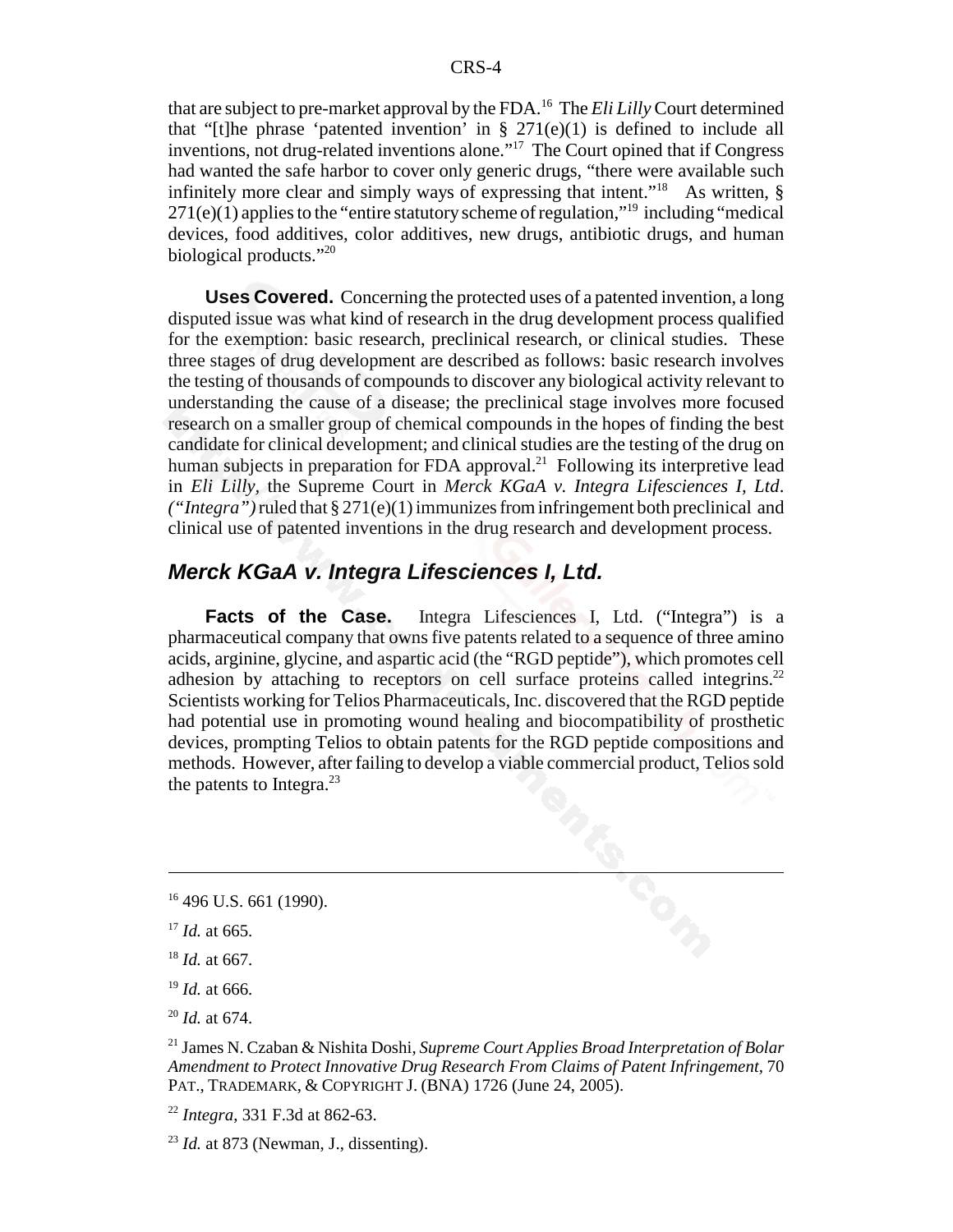In the mid-1980s, Dr. David Cheresh at the Scripps Research Institute ("Scripps"), a non-profit corporation that conducts biochemical research, discovered that blocking integrin receptors using the RGD peptide inhibited angiogenesis, a process by which new blood vessels sprout from existing vessels. Angiogenesis plays a critical role in the spread of many diseases, including cancerous tumor growth, diabetic retinopathy, and rheumatoid arthritis.<sup>24</sup>

Merck KGaA ("Merck"), $^{25}$  a German pharmaceutical corporation unaffiliated with the U.S.-based pharmaceutical company Merck & Co., was interested in developing this discovery into a drug to control angiogenesis. In 1988, Merck entered into an agreement with Scripps to provide funding for Dr. Cheresh's research, in exchange for Scripps granting Merck an option to license future discoveries arising from his research.<sup>26</sup> In 1994, Dr. Cheresh succeeded in reversing tumor growth in chicken embryos using a RGD peptide identified as EMD 66203, which had been provided by Merck. This peptide was covered by Integra's patent.<sup>27</sup>

Due to Dr. Cheresh's breakthrough achievement, Merck and Scripps entered into a new collaboration agreement in September 1995 to fund the "necessary experiments to satisfy the biological bases and regulatory (FDA) requirements for the implementation of clinical trials" with EMD 66203 or a derivative thereof.<sup>28</sup> Dr. Cheresh then proceeded to conduct *in vivo* and *in vitro* experiments on EMD 66203 and two derivatives of it, EMD 85189 and EMD 121974, in order to evaluate each peptide as potential drug candidates. These "tests measured the efficacy, specificity, and toxicity of the particular peptides as angiogenesis inhibitors, and evaluated their mechanism of action and pharmacokinetics in animals."29 Based on these tests, in November 1996 Merck's pharmaceutical steering committee selected EMD 85189 for pre-clinical development; in April 1997, Merck switched to EMD 121974 as its most promising candidate for clinical testing.<sup>30</sup> In October 1998, Merck reached an agreement with the National Cancer Institute (NCI) to sponsor the clinical trials, and later that year, the NCI filed an IND application with the FDA for EMD 121974.<sup>31</sup>

<sup>24</sup> *Id.* at 863.

<sup>2 5</sup> *See* Merck is Not the Same as Merck, *available at* [http://www.merck.de/servlet/PB/menu/1014710/index.html].

<sup>26</sup> Telios Pharms., Inc. v. Merck KGaA, 1997 U.S. Dist. LEXIS 24187, Case No. 96-CV-1307 (S.D. Cal., Sept. 9, 1997), at \*3.

<sup>27</sup> *Integra,* 125 S. Ct. at 2378 n.3.

<sup>28</sup> *Integra,* 331 F.3d at 863.

<sup>29</sup> *Integra,* 125 S. Ct. at 2378. Efficacy means how well a drug can be expected to work in curing a disease; mechanism of action is how it achieves those results; pharmacokinetics is the rate at which a drug is absorbed into and eliminated from the bloodstream; and toxicity is the negative side effects of the drug at different dosages. Brief for Petitioner Merck KGaA at 12-13, *Merck KGaA v. Integra Lifesciences I, Ltd.,* 125 S. Ct. 2372 (2005) (No. 03-1237).

<sup>30</sup> *Telios Pharms.,* 1997 U.S. Dist. LEXIS 24187, at \*5.

<sup>31</sup> *Integra,* 331 F.3d at 873 (Newman, J., dissenting).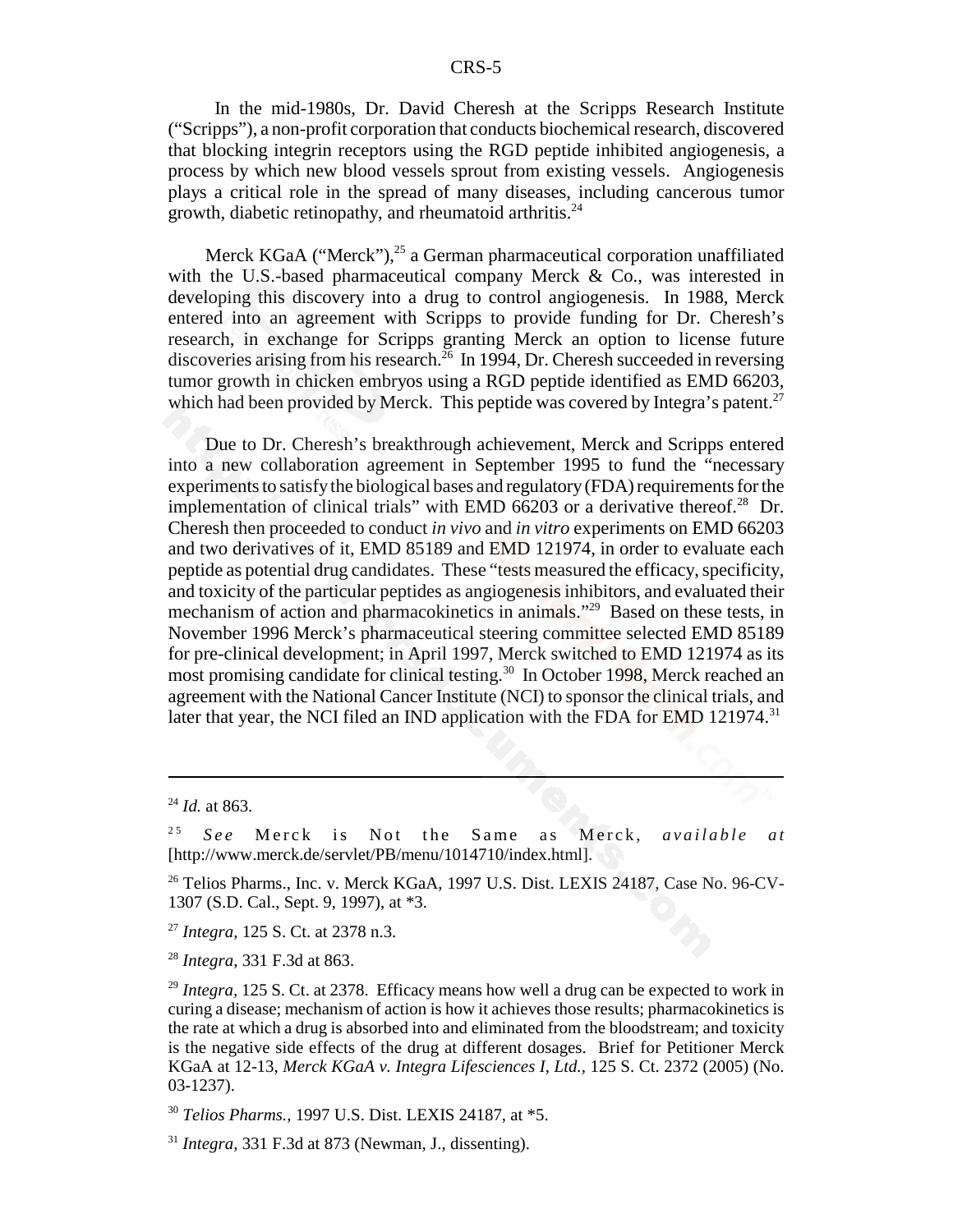When Integra became aware of Merck's agreement with Scripps to conduct angiogenesis research for commercial purposes, Integra offered Merck the opportunity to purchase licenses to use its patented RGD peptides. In July 1996, after Merck had declined the offer, Integra sued Merck, Scripps, and Dr. Cheresh, seeking monetary damages for Merck's alleged patent infringement and a declaratory judgment against Scripps and Dr. Cheresh.<sup>32</sup> In defense, Merck asserted that its actions involving the RGD peptides came within the common-law research exemption<sup>33</sup> and the statutory safe harbor afforded by § 271(e)(1).

**The District Court's Decision in** *Integra***.** At the conclusion of trial, the U.S. District Court for the Southern District of California dismissed Integra's claim for declaratory judgment and held that the common-law research exemption protected Merck's pre-1995 use of the RGD peptides.<sup>34</sup> However, the court found that a question of fact remained as to whether Merck's post-1995 actions fell within the scope of the  $\S 271(e)(1)$  safe harbor. The district court instructed the jury that, for Merck to prevail on the safe harbor defense, it must prove by a preponderance of the evidence that it was objectively reasonable for the company to believe that "there was a decent prospect" that the experiments "would contribute, relatively directly," to the generation of information likely to be relevant to the drug approval regulatory process.35

The jury found Merck liable for infringing Integra's patents and that Merck had failed to show that  $\S 271(e)(1)$  protected its post-1995 research activities. The jury awarded damages of \$15 million in royalties. In response to post-trial motions, the district court dismissed Integra's suit against Scripps and Dr. Cheresh, but affirmed the jury's monetary award, explaining that there was substantial evidence to show that the connection between the experiments and FDA review was "insufficiently direct to qualify for the  $\lbrack \S 271(e)(1)$  exemption]."<sup>36</sup>

*Integra* **in the Federal Circuit.** In June 2003, a divided panel of the Court of Appeals for the Federal Circuit affirmed the district court's determination as to liability but reversed the court's refusal to modify the damages award.<sup>37</sup> The panel majority found that safe harbor does not "reach any exploratory research that may

<sup>36</sup> *Id.* at 2380.

<sup>32</sup> *Id.* at 863.

<sup>&</sup>lt;sup>33</sup> The common-law research exemption is a limited, judge-made exception to the patentee's right to exclude. Its historic foundations arise from Whittemore v. Cutter, 29 Fed. Cas. 1120, 1121 (C.C.D. Mass. 1813), in which Justice Story stated, "it could never have been the intention of the legislature to punish a man, who constructed such a machine merely for philosophical experiments..." Courts have recognized the use of this exemption for research that has no commercial purpose. *Integra,* 331 F.3d at 874-75 (Newman, J., dissenting).

<sup>34</sup> *Integra,* 125 S. Ct. at 2379.

<sup>35</sup> *Id.*

 $37$  On remand, the District Court reduced the award to \$6.375 million, on the calculated basis of \$1.5 million per year as a reasonable royalty between the infringement period August 1994 and November 1998. *Integra*, 2004 WL 2284001, at \*11 (S.D. Cal. Sept. 7, 2004).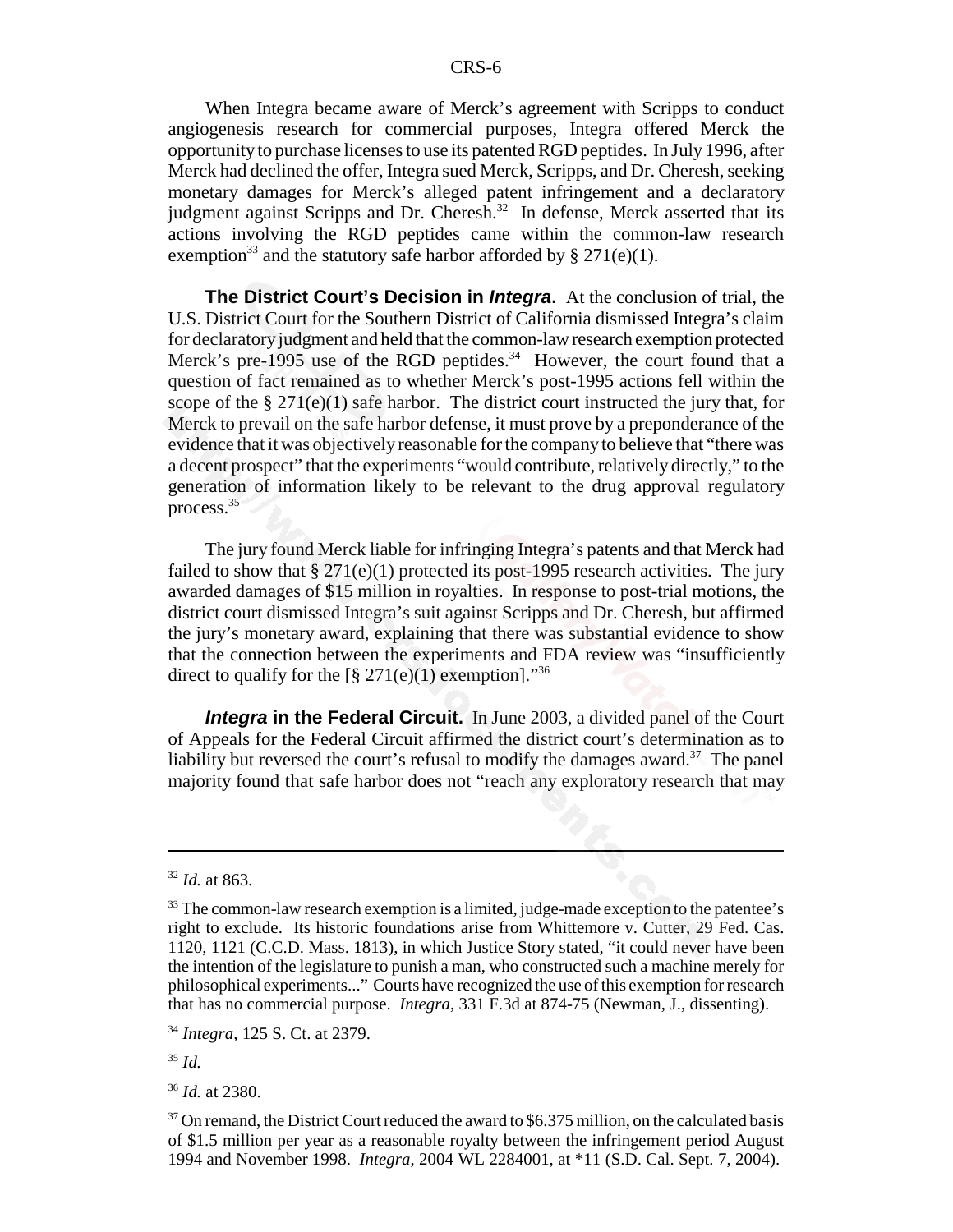#### CRS-7

rationally form only a predicate for future FDA clinical tests."<sup>38</sup> In confining the  $\S$  $271(e)(1)$  exemption to research activities that contribute "relatively directly" to information "reasonably related" to clinical testing for the FDA, the appellate court stated:

In this case, the Scripps work sponsored by Merck was not clinical testing to supply information to the FDA, but only general biomedical research to identify new pharmaceutical compounds. The FDA has no interest in the hunt for drugs that may or may not later undergo clinical testing for FDA approval.<sup>39</sup>

Furthermore, the court expressed concern that construing the safe harbor provision more expansively "would effectively vitiate the exclusive rights of patentees owning biotechnology tool patents," since patented research tools are often used in general research to identify candidate drugs and experiments on those drugs.<sup>40</sup>

On January 7, 2005, the U.S. Supreme Court granted *certiorari* to review the court of appeals' interpretation of the safe harbor provision.<sup>41</sup>

#### **The U.S. Supreme Court's Decision in** *Integra*

The question presented to the Supreme Court was "whether uses of patented inventions in preclinical research, the results of which are not ultimately included in a submission to the Food and Drug Administration (FDA), are exempted from infringement by 35 U.S.C. § 271(e)(1).<sup>42</sup> In a unanimous opinion written by Justice Scalia, the Court vacated the judgment of the Federal Circuit and held that the §  $271(e)(1)$  safe harbor protected the preclinical use of patented compounds "as long" as there is a reasonable basis for believing that the experiments will produce 'the types of information that are relevant to an IND or NDA" submission to the FDA.<sup>43</sup>

The Court explained:

[W] e think it apparent from the statutory text that  $\S 271(e)(1)$ 's exemption from infringement extends to all uses of patented inventions that are reasonably related to the development and submission of *any* information under the FDCA. ... This necessarily includes preclinical studies of patented compounds that are appropriate for submission to the FDA in the regulatory process. There is simply no room in the statute for excluding certain information from the exemption on the basis of the phase of research in which it is developed or the particular submission in which it could be included.<sup>44</sup>

<sup>44</sup> *Id.* at 2380 (emphasis in original) (citations omitted).

<sup>38</sup> *Integra,* 331 F.3d at 867.

<sup>39</sup> *Id.* at 866-67.

<sup>40</sup> *Id.* at 868.

<sup>41</sup> *Integra,* 125 S. Ct. 823 (2005).

<sup>42</sup> *Integra,* 125 S. Ct. at 2376.

<sup>43</sup> *Id.* at 2383-84 (citation omitted).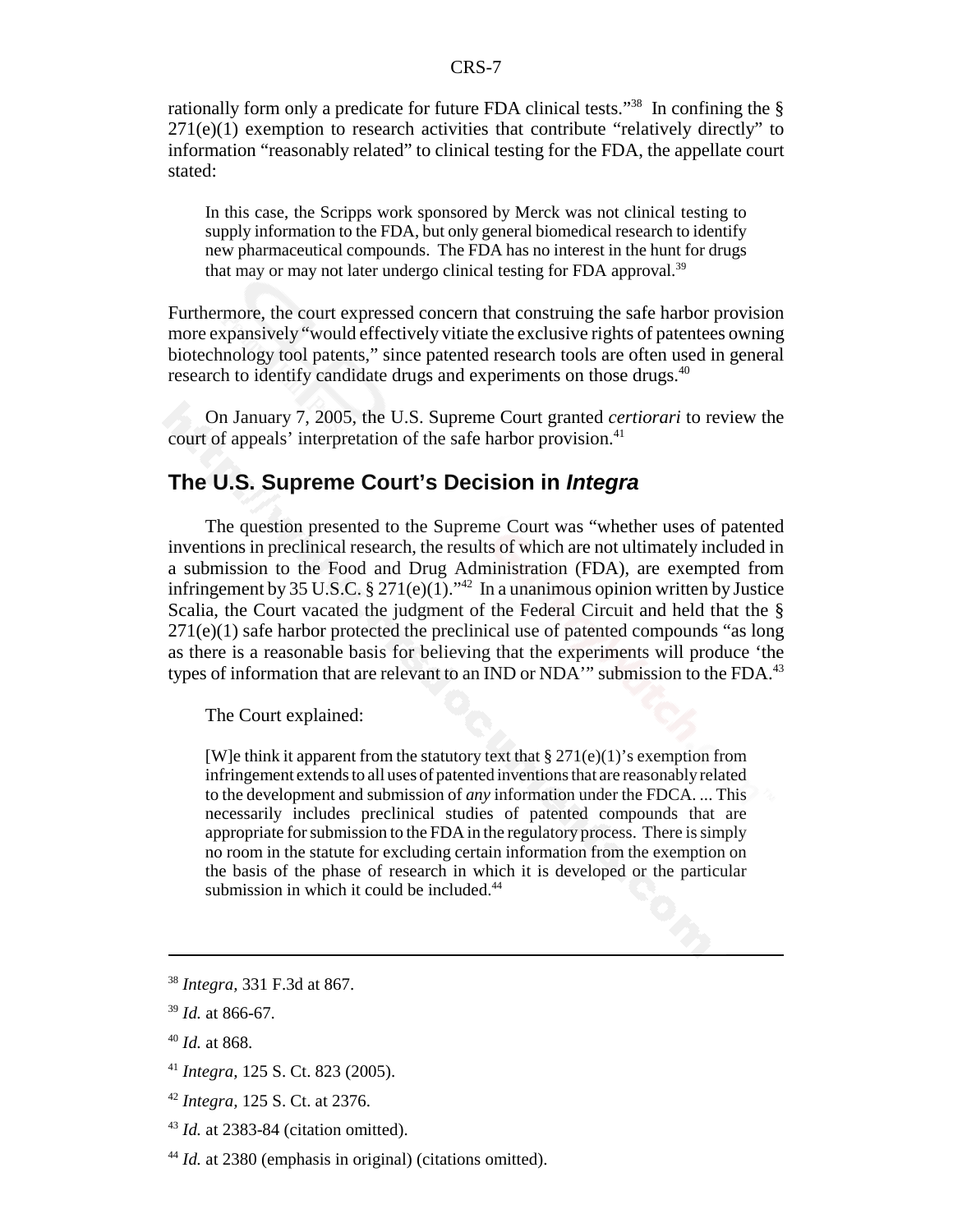The Court rejected Integra's argument that the scope of the safe harbor is limited only to preclinical studies pertaining to the safety of a drug in humans.45 Since the FDA requires an IND to be filed *before* human trials can begin, IND applications must include summaries of a drug's efficacy, pharmacokinetics, pharmacology, and toxicological effects in animals. $4\overline{6}$  This data would necessarily have to be developed in preclinical studies — information that is "reasonably related" to an FDA submission and thus covered by  $\S 271(e)(1).^{47}$ 

The Court further disagreed with Integra's claim that Merck's preclinical research is disqualified from safe harbor protection because the experiments were not conducted in conformity with the FDA's "good laboratory practices" (GLP) regulations. Two reasons supported the Court's reasoning: first, the FDA's GLP regulations concerning preclinical studies apply only to experiments on drugs "to determine their safety," and not to studies of a drug's efficacy, mechanism of action, pharmacology, or pharmacokinetics; second, even non-GLP compliant safety-related studies are suitable for submission in an IND, when such studies are accompanied by a reason for the noncompliance.<sup>48</sup>

**Basic Research Not Protected.** The Court placed an outer limit to the safe harbor provision by endorsing the Federal Circuit's conclusion that the exemption does not reach all experimental activity that at some point, however attenuated, may lead to an FDA approval process.<sup>49</sup> For example, safe harbor does not embrace basic scientific research performed on a patented compound without the intent to develop a particular drug or without a reasonable belief that the compound will cause a particular physiological effect that the researcher desires.<sup>50</sup> Thus, the boundary line between unprotected basic research and protected preclinical research is reached when a scientist discovers that a patented compound produces a "particular" physiological effect through a "particular" biological process.<sup>51</sup>

**The Standard for "Reasonable Relation".** In denying safe harbor protection for Merck's preclinical activities, the Federal Circuit had relied upon the fact that the "Scripps-Merck experiments did not supply information for submission to the [FDA], but instead identified the best drug candidate to subject to future clinical testing under the FDA processes."52 The Supreme Court dismissed the appellate court's narrow interpretation of the "reasonably related" requirement in §  $271(e)(1)$ . Such a construction, the Court explained, "disregards the reality that ... scientific testing is a process of trial and error," and that "neither the drugmaker nor

- <sup>49</sup> *Id.*
- <sup>50</sup> *Id.*
- <sup>51</sup> *Id.* at 2383.

<sup>45</sup> *Id.* at 2381 ("We do not understand the FDA's interest in information gathered in preclinical studies to be so constrained.")

<sup>46 21</sup> C.F.R. § 312.23(a)(5).

<sup>47</sup> *Integra,* 125 S. Ct. at 2381.

<sup>&</sup>lt;sup>48</sup> *Id.* at 2382 (citations omitted).

<sup>52</sup> *Integra,* 331 F.3d at 865-66.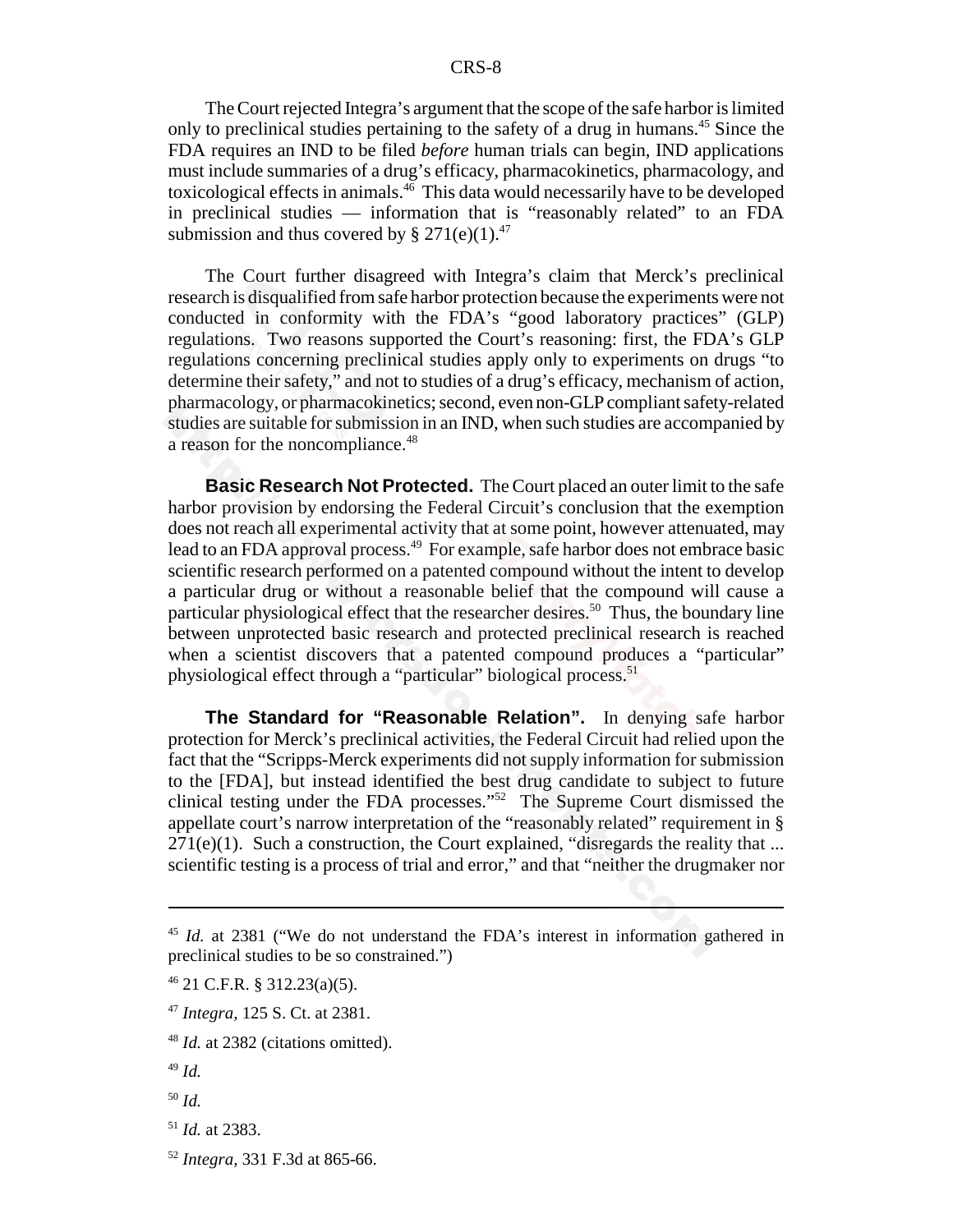its scientists have any way of knowing whether an initially promising candidate will prove successful over a battery of experiments."53 Thus, under certain conditions, the Court noted that the safe harbor provision is "sufficiently broad" to protect the use of patented compounds in experiments that are not ultimately submitted to the FDA or drug experiments that are not ultimately the subject of an FDA submission.<sup>54</sup>

The Court announced a standard for construing  $\S 271(e)(1)$ 's reasonable relation requirement in a way that "leaves adequate space for experimentation and failure on the road to regulatory approval":

At least where a drugmaker has a reasonable basis for believing that a patented compound may work, through a particular biological process, to produce a particular physiological effect, and uses the compound in research that, if successful, would be appropriate to include in a submission to the FDA, that use is "reasonably related" to the "development and submission of information under ... Federal law."55

**An Unresolved Question: Patented Research Tools.** Research tools are defined as "tools that scientists use in the laboratory, including cell lines, monoclonal antibodies, reagents, animal models, growth factors, combinatorial chemistry and DNA libraries, clones and cloning tools (such as PCR), methods, laboratory equipment and machines."<sup>56</sup> Smaller biotechnology companies and universities that invent research tools are concerned that a broader construction of § 271(e)(1) encompassing these tools will deprive them of licensing fees that they collect from larger pharmaceutical firms.<sup>57</sup> Moreover, some companies rely on such fees for their financial existence, since many of these research tools have little commercial value beyond usage in drug research.58 The Federal Circuit in *Integra* had specifically identified this potential negative consequence for patented research tools, in its support for a more limited safe harbor:

[T]he context of this safe harbor originally keyed its use to facilitating expedited approval of patented pioneer drugs already on the market. Extending  $\S 271(e)(1)$ to embrace all aspects of new drug development activities would ignore its language and context with respect to the [Hatch-Waxman Act] in an attempt to

<sup>53</sup> *Integra,* 125 S. Ct. at 2383.

<sup>&</sup>lt;sup>54</sup> *Id.* at 2382. The legislative history of § 271(e)(1) supports this reasoning: "A party which develops [information for the FDA regulatory process], but decides not to submit an application for approval, is protected [by the safe harbor] as long as the development was done to determine whether or not an application for approval would be sought." H.Rept. 98- 857 (I) at 45, 98th Cong., 2d Sess. (1984), *reprinted in* 1984 U.S.C.C.A.N. 2647, 2678.

<sup>55</sup> *Integra,* 125 S. Ct. at 2383 (citing § 271(e)(1)).

<sup>56</sup> *Integra,* 331 F.3d at 874 n.4 (citing *Sharing Biomedical Research Resources: Principles and Guidelines for Recipients of NIH Research Grants and Contracts,* 64 Fed. Reg. 72090, 72092 n.1 (Dec. 23, 1999)).

<sup>57</sup> David Savage & Denise Gellene, *High Court Boosts Drug Research; Justices Say Companies Are Free to Use Patented Compounds in Developing Medicines. Analysts Say Ruling May Hurt Some Biotech Firms,* L.A. TIMES, June 14, 2005, at C1.

<sup>58</sup> *Id.*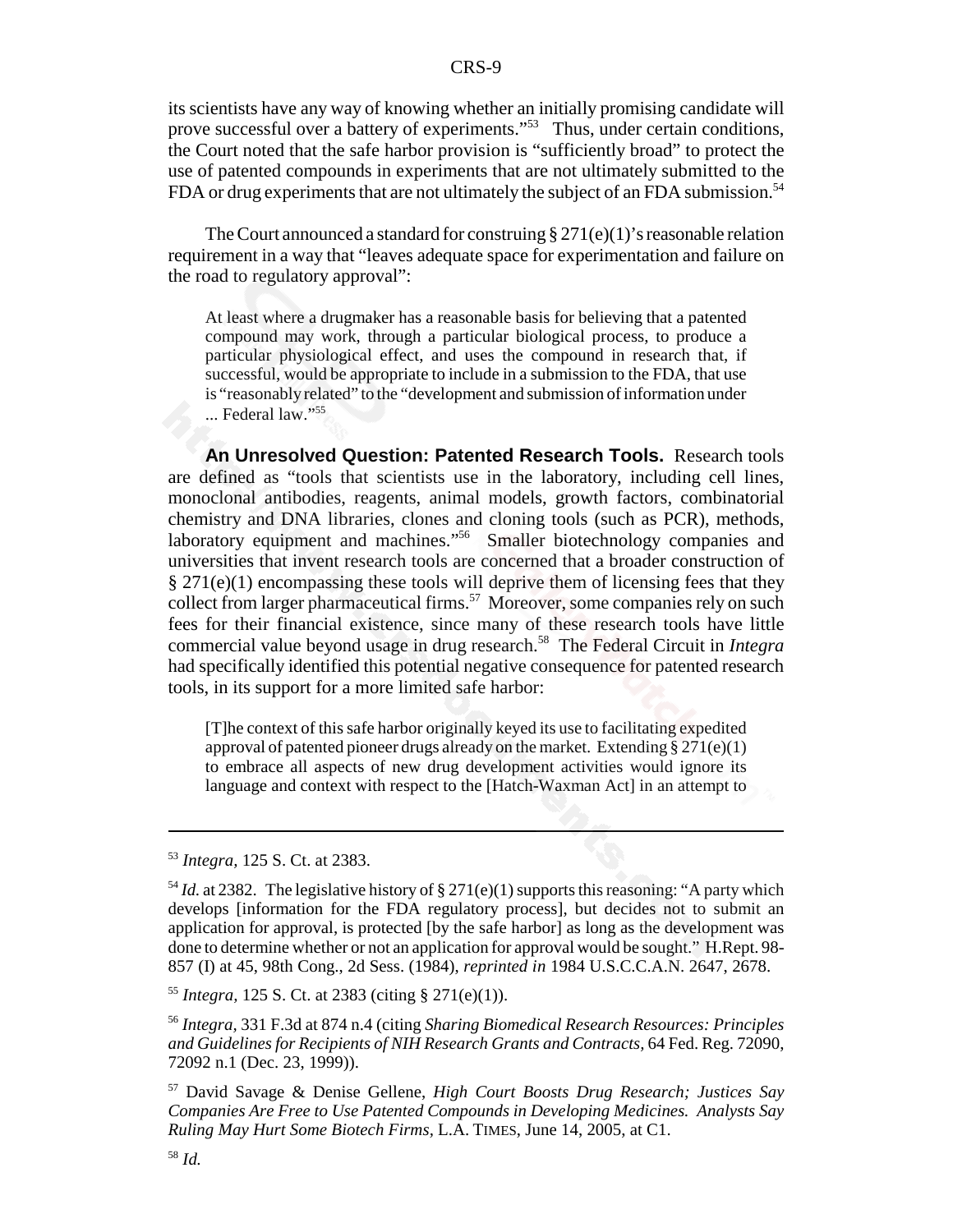#### CRS-10

exonerate infringing uses only potentially related to information for FDA approval. Moreover, such an extension would not confine the scope of § 271(e)(1) to *de minimis* encroachment on the rights of the patentee. For example, expansion of § 271(e)(1) to include the Scripps-Merck activities would effectively vitiate the exclusive rights of patentees owning biotechnology tool patents. Thus, exaggerating  $\S 271(e)(1)$  out of context would swallow the whole benefit of the Patent Act for some categories of biotechnological inventions. Needless to say, the [Hatch-Waxman Act] was [not] meant ... to deprive entire categories of inventions of patent protection.59

In its amicus curiae brief submitted to the Supreme Court, the U.S. Government suggests that § 271(e)(1) does not apply to patented research tools.<sup>60</sup> The Government's brief explains that the safe harbor section, by its own terms, applies only to "a patented invention." The Patent Act defines the term "invention" to mean any "invention or discovery," "*unless* the context otherwise indicates."61 The brief asserts that the context of  $\S 271(e)(1)$  indicates that Congress may not have intended to include patented research tools within the scope of the safe harbor exemption. Since most research tools are used to study or develop other compounds for submission to the FDA regulatory approval process, rather than being themselves the subject of FDA regulatory review, it is plausible to conclude that research tools are not "patented inventions" within the meaning of the statute. $62$ 

In *Integra,* the Supreme Court expressly declined to decide whether or to what extent the exemption applies to patented research tools since the matter was not at issue in the case. The Court explained that Integra had never argued that the RGD peptides were used by Merck/Scripps as research tools, "and it is apparent from the record that they were not."63 Thus, without a definitive judicial determination from the Court*,* the use of patented research tools in drug research and development may or may not fall under the  $\S 271(e)(1)$  exemption from infringement. Such uncertainty over the patent rights of makers of research tools could serve as a source of continued confusion and litigation in this area.

#### **Concluding Observations**

The original legislative intent behind the Hatch-Waxman Act that created §  $271(e)(1)$  was to facilitate the introduction of a generic drug upon the patent expiration of the brand name drug. However, as the Supreme Court explained in the *Eli Lilly* case that broadened § 271(e)(1) beyond generic drugs to the entire statutory scheme of FDA regulation:"[I]t is not the law that a statute can have no effects which are not explicitly mentioned in its legislative history."64

<sup>59</sup> *Integra,* 331 F.3d at 867.

<sup>60</sup> Brief for United States as *Amicus Curiae*, at 29, *Merck KGaA v. Integra Lifesciences I, Ltd.,* 125 S. Ct. 2372 (2005) (No. 03-1237).

 $61$  35 U.S.C. § 100(a) (emphasis added).

<sup>62</sup> Brief for United States as *Amicus Curiae*, at 29.

<sup>63</sup> *Integra,* 125 S. Ct. at 2382 n.7.

<sup>64</sup> *Eli Lilly,* 496 U.S. at 669 n.2 (quoting Pittston Coal Group v. Sebben, 488 U.S. 105, 115 (continued...)